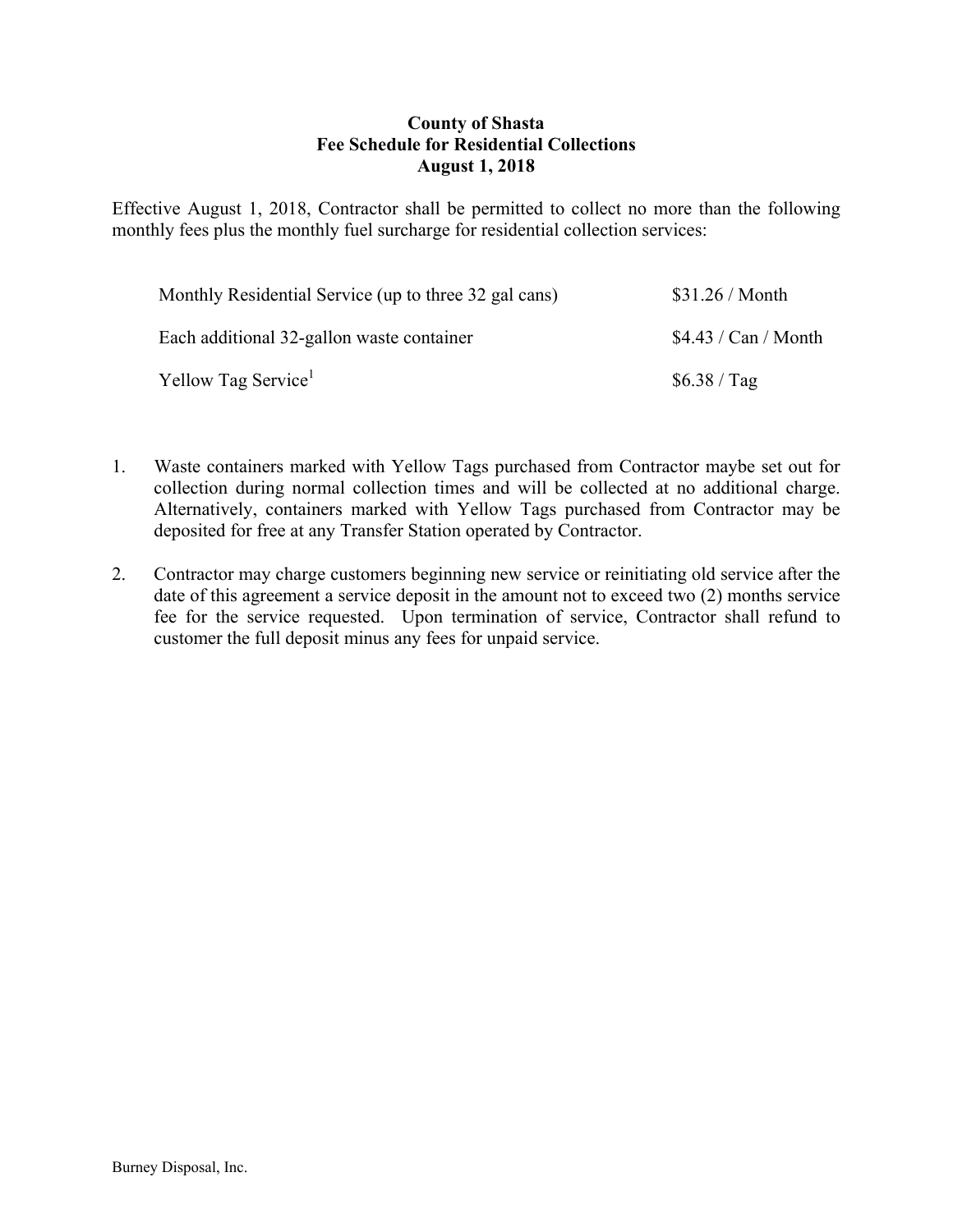# **County of Shasta Fee Schedule for Commercial Collections August 1, 2018**

Effective August 1, 2018, Contractor shall be permitted to collect no more than the following monthly fees plus the monthly fuel surcharge for commercial collection services:

| <b>CONTAINER</b> | <b>TIMES PICKED UP PER WEEK</b> |            |            |            |            |            |
|------------------|---------------------------------|------------|------------|------------|------------|------------|
| $SIZE*$          |                                 | າ          | 3          | 4          | 5          |            |
| 1 Yard           | \$118.96                        | \$237.98   |            |            |            |            |
| 1.5 Yards        | \$184.81                        | \$306.39   |            |            |            |            |
| 2 Yards          | \$221.00                        | \$391.47   | \$561.87   |            |            |            |
| 3 Yards          | \$285.19                        | \$506.94   | \$669.83   | \$786.20   | \$953.24   | \$1,120.28 |
| 4 Yards          | \$374.56                        | \$630.87   | \$846.77   | \$1,143.95 | \$1,358.18 | \$1,614.62 |
| 6 Yards          | \$469.02                        | \$769.33   | \$1,069.53 | \$1,369.82 | \$1,670.10 | \$1,970.31 |
| 10 Yards         | \$619.98                        | \$1,029.01 | \$1,438.02 | \$1,847.05 | \$2,256.06 | \$2,665.09 |

\* Customer will be charged according to the total yardage of containers. For example, two 2-yard bins will be charged at the 4-yard rate.

| **<br><b>DROP BOXES</b> |                                                 |  |  |  |
|-------------------------|-------------------------------------------------|--|--|--|
| 16 - Yard Drop Box      | \$503.20 Per Collection                         |  |  |  |
| 20 - Yard Drop Box      | \$583.36 Per Collection                         |  |  |  |
| 30 - Yard Drop Box      | \$729.99 Per Collection                         |  |  |  |
| 40 - Yard Drop Box      | \$845.72 Per Collection                         |  |  |  |
| 50 - Yard Drop Box      | \$1102.58 Per Collection                        |  |  |  |
| <b>Trash Compaction</b> | \$31.28 Per Yard Capacity of Box Per Collection |  |  |  |
| 32-Gallon Container     | \$22.63 Per Collection Per Month                |  |  |  |

\*\* Drop boxes not picked up within 14 days will have an additional \$7.79 per day rental rate added to the collection rate.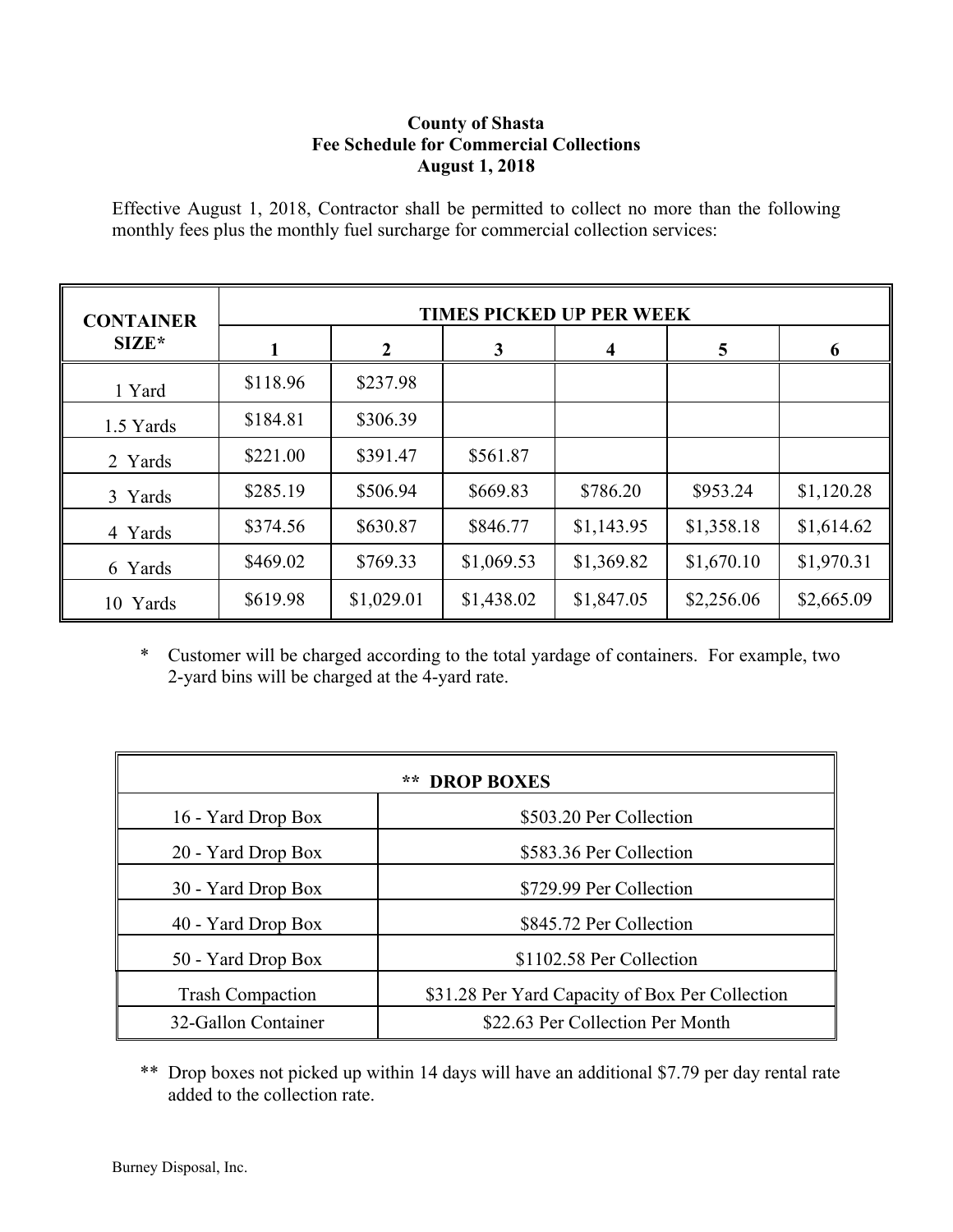#### **County of Shasta Fee Schedule for Burney and Fall River Mills Transfer Stations**

Effective August 1, 2018, Contractor shall be permitted to collect no more that the following fees for services provided at the Burney and Fall River Mills Transfer Stations:

#### General Disposal Fees

| Up to 2 cans or bags                                                                                |
|-----------------------------------------------------------------------------------------------------|
|                                                                                                     |
| Pickups or trailers:                                                                                |
|                                                                                                     |
|                                                                                                     |
|                                                                                                     |
| Each additional foot in height or length for all pickups, trucks or two wheel drive trailers\$ 7.69 |
| Disposal Fees for Hard to Handle Items                                                              |
|                                                                                                     |
|                                                                                                     |
|                                                                                                     |
| Disposal Fees for Demolition Material, Trees & Stumps                                               |
|                                                                                                     |
|                                                                                                     |
| Disposal Fees for Weighed Materials (Burney Transfer Station Only)                                  |

For quantities not listed above, disposal fees shall be based on weight of waste. Where there is a conflict between the above listed rates and the rate for weighed material, the rate which results in the lowest price shall be used.

Weighed waste ........................................................................................................................... \$83.31 / ton

## **A 10% DEFERRED PAYMENT SURCHARGE WILL BE ADDED TO THE REGULAR FEE IN THOSE INSTANCES WHEN PAYMENT IS NOT MADE AT THE TIME OF DISPOSAL**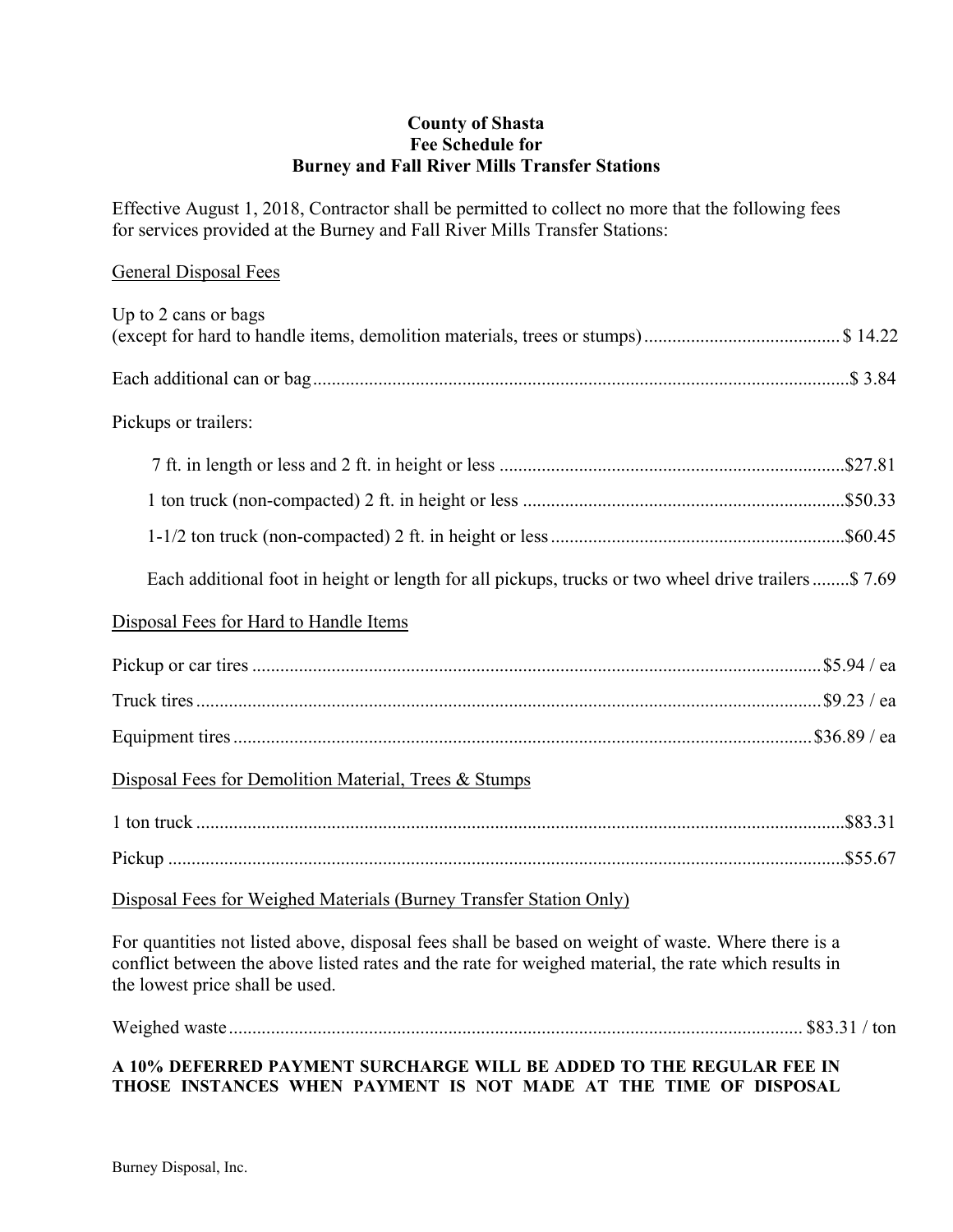# **County of Shasta Fuel Surcharge Table August 1, 2018**

Effective August 1, 2018, Contractor shall be permitted to charge the following Fuel Surcharge for residential and commercial collection services:

| Diesel Fuel Index <sup>1</sup> |        | <b>Gross Fuel</b>   | <b>CPI</b> | Fuel                   |  |
|--------------------------------|--------|---------------------|------------|------------------------|--|
| <b>From</b>                    | To     | Surcharge           |            | Surcharge <sup>2</sup> |  |
| \$0.01                         | \$2.55 | $0.00\%$            | 1.52%      | $0.00\%$               |  |
| \$2.56                         | \$2.65 | 0.91%               | 1.52%      | $0.00\%$               |  |
| \$2.66                         | \$2.75 | 1.12%               | 1.52%      | $0.00\%$               |  |
| \$2.76                         | \$2.85 | 1.32%               | 1.52%      | $0.00\%$               |  |
| \$2.86                         | \$2.95 | $1.53\%$            | 1.52%      | $0.02\%$               |  |
| \$2.96                         | \$3.05 | 1.74%               | 1.52%      | $0.23\%$               |  |
| \$3.06                         | \$3.15 | $1.95\%$            | 1.52%      | 0.44%                  |  |
| \$3.16                         | \$3.25 | 2.16%               | 1.52%      | 0.65%                  |  |
| \$3.26                         | \$3.35 | $2.3\overline{7\%}$ | 1.52%      | $0.86\%$               |  |
| \$3.36                         | \$3.45 | 2.58%               | 1.52%      | 1.07%                  |  |
| \$3.46                         | \$3.55 | 2.79%               | 1.52%      | 1.28%                  |  |
| \$3.56                         | \$3.65 | 3.00%               | 1.52%      | $1.49\%$               |  |
| \$3.66                         | \$3.75 | 3.21%               | 1.52%      | 1.70%                  |  |
| \$3.76                         | \$3.85 | 3.42%               | 1.52%      | $1.9\overline{1\%}$    |  |
| \$3.86                         | \$3.95 | 3.63%               | 1.52%      | $2.1\overline{1\%}$    |  |
| \$3.96                         | \$4.05 | 3.84%               | 1.52%      | 2.32%                  |  |
| \$4.06                         | \$4.15 | 4.05%               | 1.52%      | 2.53%                  |  |
| \$4.16                         | \$4.25 | 4.26%               | 1.52%      | 2.74%                  |  |
| \$4.26                         | \$4.35 | 4.47%               | 1.52%      | 2.95%                  |  |
| \$4.36                         | \$4.45 | 4.68%               | 1.52%      | 3.16%                  |  |
| \$4.46                         | \$4.55 | 4.89%               | 1.52%      | 3.37%                  |  |
| \$4.56                         | \$4.65 | 5.10%               | 1.52%      | 3.58%                  |  |
| \$4.66                         | \$4.75 | 5.31%               | 1.52%      | 3.79%                  |  |
| \$4.76                         | \$4.85 | 5.52%               | 1.52%      | 4.00%                  |  |
| \$4.86                         | \$4.95 | 5.73%               | 1.52%      | 4.21%                  |  |
| \$4.96                         | \$5.05 | 5.94%               | 1.52%      | $4.42\%$               |  |
| \$5.06                         | \$5.15 | 6.15%               | 1.52%      | $4.63\%$               |  |
| \$5.16                         | \$5.25 | 6.36%               | 1.52%      | 4.84%                  |  |
| \$5.26                         | \$5.35 | 6.57%               | 1.52%      | 5.05%                  |  |
| \$5.36                         | \$5.45 | 6.78%               | 1.52%      | 5.26%                  |  |
| \$5.46                         | \$5.55 | 6.99%               | $1.52\%$   | $5.4\overline{7\%}$    |  |
| \$5.56                         | \$5.65 | 7.20%               | 1.52%      | 5.68%                  |  |
| \$5.66                         | \$5.75 | 7.41%               | 1.52%      | 5.89%                  |  |
| \$5.76                         | \$5.85 | 7.62%               | 1.52%      | 6.10%                  |  |
| \$5.86                         | \$5.95 | 7.83%               | 1.52%      | 6.31%                  |  |
| \$5.96                         | \$6.05 | 8.04%               | 1.52%      | $6.52\%$               |  |
| \$6.06                         | \$6.15 | 8.25%               | 1.52%      | 6.73%                  |  |
| \$6.16                         | \$6.25 | 8.46%               | 1.52%      | 6.94%                  |  |
| \$6.26                         | \$6.35 | 8.67%               | 1.52%      | 7.15%                  |  |
| \$6.36                         | \$6.45 | 8.88%               | 1.52%      | 7.36%                  |  |
| \$6.46                         | \$6.55 | 9.09%               | 1.52%      | 7.57%                  |  |
| \$6.56                         | \$6.65 | 9.30%               | 1.52%      | 7.78%                  |  |